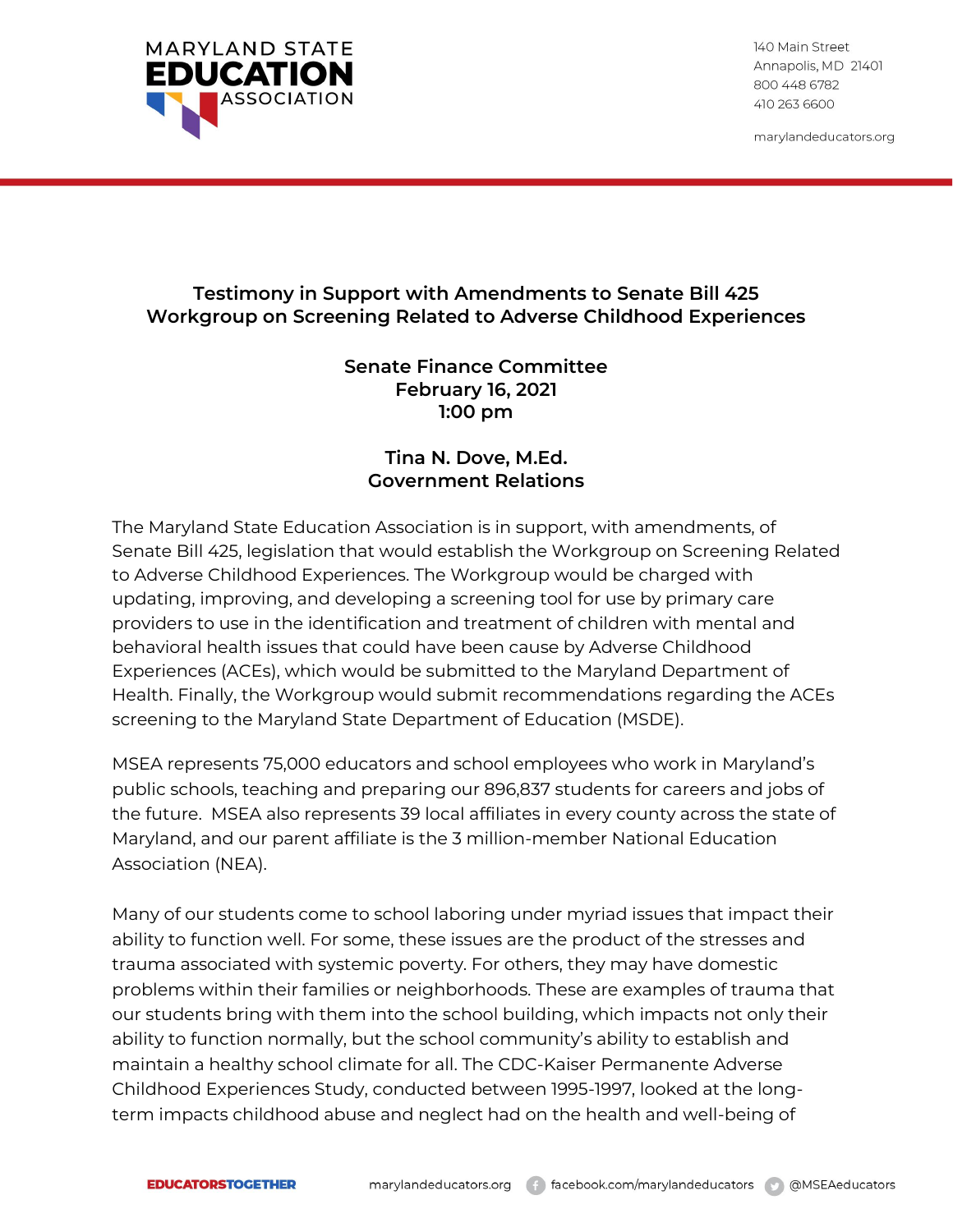

patients<sup>1</sup>. ACEs were categorized into three groups: abuse, neglect, and family/household challenges. A patient's ACE score was calculated, with the score serving as an indicator of cumulative childhood stress. The study's findings revealed "a graded dose-response $^{\scriptscriptstyle 2}$  relationship between ACEs and negative health and wellbeing outcomes across the course of life."<sup>3</sup> In short, as the number of ACEs increases, the risk of several negative outcomes—including, but not limited to, poor academic outcomes, poor work performance, and suicide attempts—also increases.

MSEA believes that every Maryland child is a whole child—one that needs to feel healthy, safe, engaged, supported and challenged in order to eventually see success in college, career and life. In advocating for the needs of the whole child, we have been staunch supporters of the effort to bring trauma-informed practices into our schools because we recognize the toll trauma takes on all members of the school community—students and adults alike. We know that failure to address this trauma leads to disrupted school environments for all. We have time and again experienced the deleterious impact ACEs can have on our classrooms and our students' lives, our students' families, and our communities. Given the current and future impacts we expect will result from the COVID-19 global pandemic, we believe very strongly that every step must be taken to prepare our schools, our communities, and our state for what lies ahead; and that these efforts must commence with an appropriate sense of urgency.

While we recognize that a great deal must be done, we know unequivocally that those efforts directly impacting our students must not be limited to confines of the schoolhouse. As such, we support the creation of this workgroup and eagerly await its findings and recommendations. However, we would be remiss if we did not make note of our general concerns related to screening young children for ACEs. These concerns include:

• the potential stigmatization of children in response to the screening results;

<sup>1</sup> [http://www.ajpmonline.org/article/S0749-3797\(98\)00017-8/abstract](http://www.ajpmonline.org/article/S0749-3797(98)00017-8/abstract) (accessed on February 12, 2021)  $2A$  dose-response describes the change in an outcome (e.g. alcoholism) associated with differing levels of exposure (or doses) to a stressor (e.g. ACEs). A graded dose-response means that as the dose of the stressor increases the intensity of the outcome also increases.